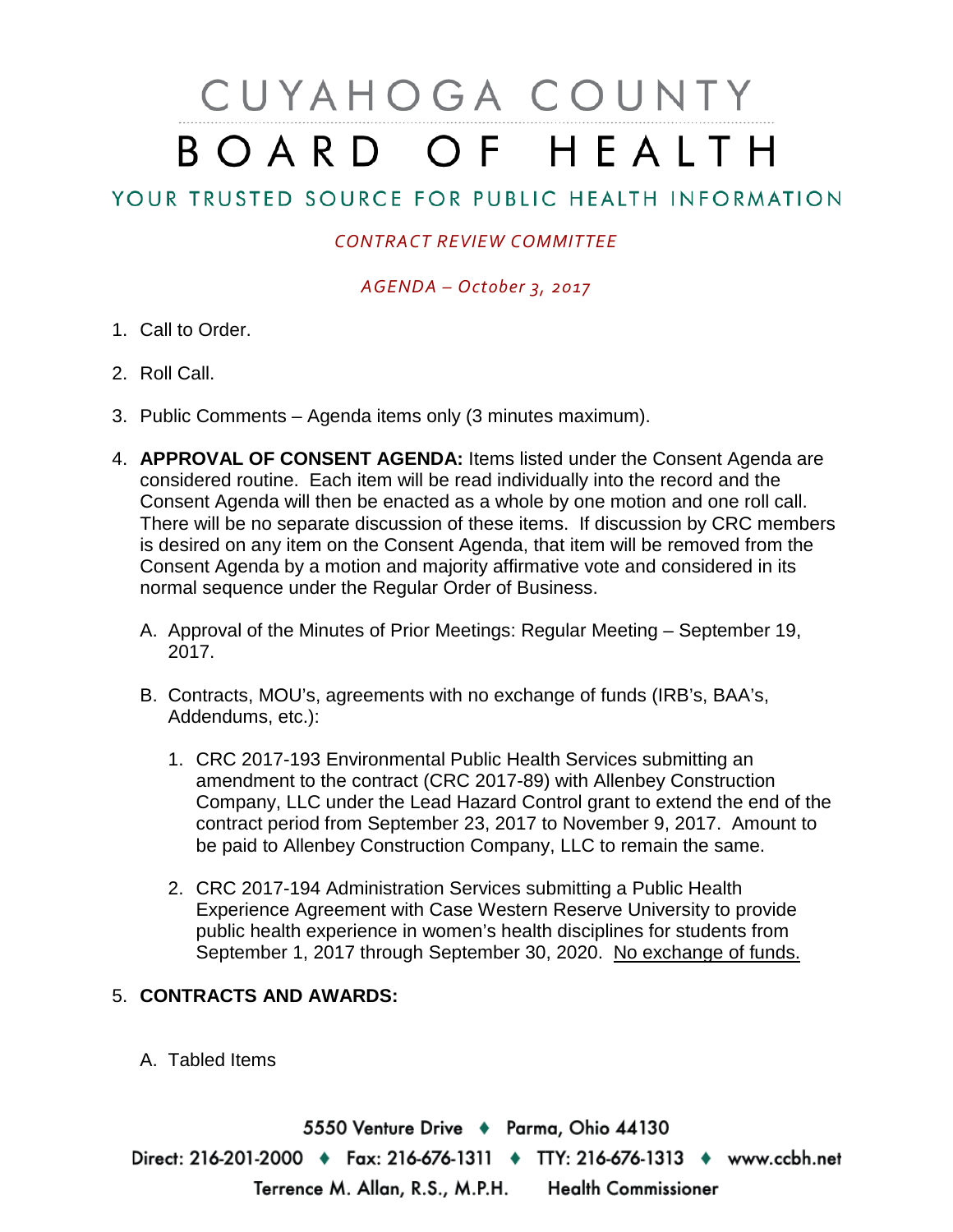*Household Sewage Program*

- 1. CRC 2017-175 7242 W 130<sup>th</sup> St. Middleburg Heights, Ohio 44130
- 2. CRC 2017-176 7595 Webster Rd. Middleburg Heights, Ohio 44130
- B. New Items For Review
	- 1. Bid/Quote Openings ≥ \$25,000.00

*Lead Program* 

- a. CRC 2017-195 4417 East 131<sup>st</sup> St. Garfield Heights, Ohio 44125
- 2. Bid/Quote Openings < \$25,000.00

*Lead Program* 

a. CRC 2017-196 6173 Turney Rd. Garfield Heights, Ohio 44125

*Household Sewage Program* 

- b. CRC 2017-197  $7236 \text{ W } 130^{\text{th}} \text{ St.}$ Middleburg Heights, Ohio 44130
- 3. Expenditures: Contracts < \$25,000.00
	- a. CRC 2017-198 Administration Services submitting a contract with Zscape Horticulture, LLC for snow removal services from November 1, 2017 through April 30, 2019 for \$165.00 per push and \$90.00 per salt application for parking lot maintenance and \$35.00 per push and \$35.00 per salt application for sidewalk maintenance and additional services as needed (per prices outlined in the contract).

Purpose: To provide snow removal services at CCBH's facility.

5550 Venture Drive → Parma, Ohio 44130 Direct: 216-201-2000 • Fax: 216-676-1311 • TTY: 216-676-1313 • www.ccbh.net Terrence M. Allan, R.S., M.P.H. **Health Commissioner**